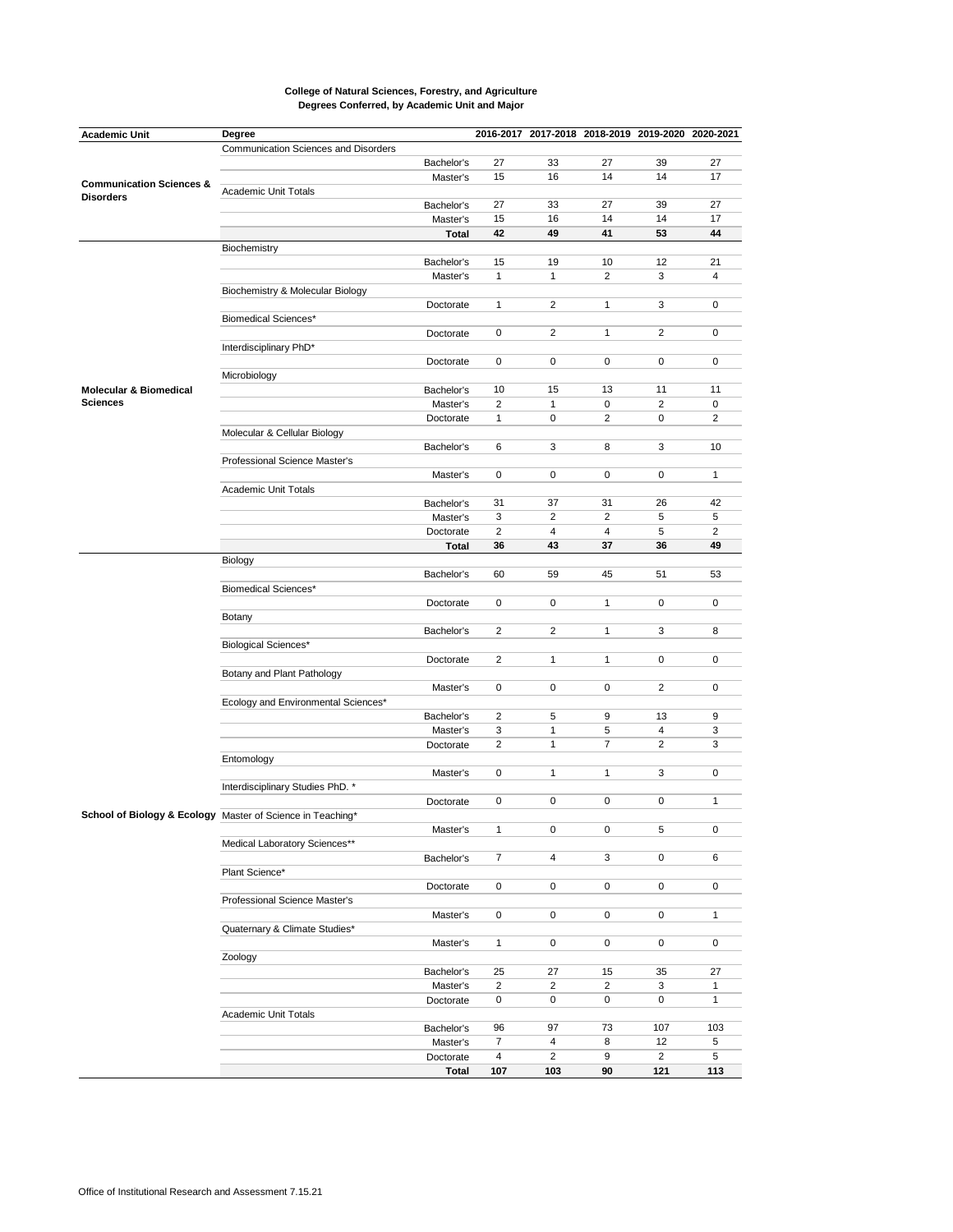| Ecology and Environmental Sciences*<br>$\overline{2}$<br>$\overline{2}$<br>Bachelor's<br>3<br>2<br>$\mathbf{1}$<br><b>Earth Sciences</b><br>Bachelor's<br>$\overline{7}$<br>5<br>11<br>8<br>10<br>3<br>6<br>5<br>5<br>Master's<br>3<br>$\mathbf{1}$<br>$\overline{2}$<br>5<br>$\overline{2}$<br>$\mathbf{1}$<br>Doctorate<br>Interdisciplinary Climate Studies<br>3<br>Post-Baccalaureate Certificate<br>$\Omega$<br>4<br>$\mathbf{1}$<br>$\overline{\phantom{a}}$<br><b>School of Earth &amp; Climate</b><br>Interdisciplinary PhD*<br><b>Sciences</b><br>$\mathbf 0$<br>Doctorate<br>0<br>$\mathbf 0$<br>$\mathbf 0$<br>0<br>Quaternary & Climate Studies*<br>$\mathbf{1}$<br>2<br>3<br>$\mathbf{1}$<br>$\mathbf{1}$<br>Master's<br><b>Academic Unit Totals</b><br>$\overline{7}$<br>12<br>13<br>10<br>9<br>Bachelor's<br>3<br>$\mathbf 0$<br>$\overline{4}$<br>0<br>$\mathbf{1}$<br>Post-Baccalaureate Certificate<br>4<br>8<br>8<br>6<br>4<br>Master's<br>$\overline{2}$<br>5<br>1<br>$\mathbf{1}$<br>2<br>Doctorate<br>15<br>20<br>22<br>23<br>20<br><b>Total</b><br>Economics<br>Bachelor's<br>19<br>26<br>28<br>26<br>28<br>3<br>9<br>$\overline{7}$<br>8<br>6<br>Master's<br>Ecology and Environmental Sciences*<br>$\overline{7}$<br>Bachelor's<br>2<br>12<br>18<br>14<br>1<br>0<br>$\mathbf 0$<br>0<br>0<br>Master's<br>Doctorate<br>$\mathbf{1}$<br>0<br>$\mathbf{1}$<br>$\mathbf{1}$<br>0<br><b>Financial Economics</b><br>5<br>$\overline{7}$<br>13<br>13<br>28<br>Bachelor's<br>2<br>$\overline{2}$<br>Master's<br>0<br>$\mathbf 0$<br>1<br><b>School of Economics</b><br>Interdisciplinary PhD*<br>0<br>$\Omega$<br>$\Omega$<br>$\Omega$<br>$\mathbf 0$<br>Doctorate<br>International Affairs-Economics<br>Bachelor's<br>3<br>2<br>0<br>$\mathbf{1}$<br>0<br>Resource Economics & Policy<br>2<br>4<br>9<br>3<br>$\mathbf{1}$<br>Master's<br><b>Academic Unit Totals</b><br>72<br>26<br>43<br>54<br>54<br>Bachelor's<br>12<br>14<br>8<br>9<br>13<br>Master's<br>$\mathbf{1}$<br>$\mathbf 0$<br>$\mathbf{1}$<br>$\mathbf{1}$<br>0<br>Doctorate<br><b>Total</b><br>40<br>55<br>69<br>63<br>81 | <b>Academic Unit</b> | Degree |  |  | 2016-2017 2017-2018 2018-2019 2019-2020 2020-2021 |  |
|-----------------------------------------------------------------------------------------------------------------------------------------------------------------------------------------------------------------------------------------------------------------------------------------------------------------------------------------------------------------------------------------------------------------------------------------------------------------------------------------------------------------------------------------------------------------------------------------------------------------------------------------------------------------------------------------------------------------------------------------------------------------------------------------------------------------------------------------------------------------------------------------------------------------------------------------------------------------------------------------------------------------------------------------------------------------------------------------------------------------------------------------------------------------------------------------------------------------------------------------------------------------------------------------------------------------------------------------------------------------------------------------------------------------------------------------------------------------------------------------------------------------------------------------------------------------------------------------------------------------------------------------------------------------------------------------------------------------------------------------------------------------------------------------------------------------------------------------------------------------------------------------------------------------------------------------------------------------------------------------------------------------------------------------------------------------------------------------------------------|----------------------|--------|--|--|---------------------------------------------------|--|
|                                                                                                                                                                                                                                                                                                                                                                                                                                                                                                                                                                                                                                                                                                                                                                                                                                                                                                                                                                                                                                                                                                                                                                                                                                                                                                                                                                                                                                                                                                                                                                                                                                                                                                                                                                                                                                                                                                                                                                                                                                                                                                           |                      |        |  |  |                                                   |  |
|                                                                                                                                                                                                                                                                                                                                                                                                                                                                                                                                                                                                                                                                                                                                                                                                                                                                                                                                                                                                                                                                                                                                                                                                                                                                                                                                                                                                                                                                                                                                                                                                                                                                                                                                                                                                                                                                                                                                                                                                                                                                                                           |                      |        |  |  |                                                   |  |
|                                                                                                                                                                                                                                                                                                                                                                                                                                                                                                                                                                                                                                                                                                                                                                                                                                                                                                                                                                                                                                                                                                                                                                                                                                                                                                                                                                                                                                                                                                                                                                                                                                                                                                                                                                                                                                                                                                                                                                                                                                                                                                           |                      |        |  |  |                                                   |  |
|                                                                                                                                                                                                                                                                                                                                                                                                                                                                                                                                                                                                                                                                                                                                                                                                                                                                                                                                                                                                                                                                                                                                                                                                                                                                                                                                                                                                                                                                                                                                                                                                                                                                                                                                                                                                                                                                                                                                                                                                                                                                                                           |                      |        |  |  |                                                   |  |
|                                                                                                                                                                                                                                                                                                                                                                                                                                                                                                                                                                                                                                                                                                                                                                                                                                                                                                                                                                                                                                                                                                                                                                                                                                                                                                                                                                                                                                                                                                                                                                                                                                                                                                                                                                                                                                                                                                                                                                                                                                                                                                           |                      |        |  |  |                                                   |  |
|                                                                                                                                                                                                                                                                                                                                                                                                                                                                                                                                                                                                                                                                                                                                                                                                                                                                                                                                                                                                                                                                                                                                                                                                                                                                                                                                                                                                                                                                                                                                                                                                                                                                                                                                                                                                                                                                                                                                                                                                                                                                                                           |                      |        |  |  |                                                   |  |
|                                                                                                                                                                                                                                                                                                                                                                                                                                                                                                                                                                                                                                                                                                                                                                                                                                                                                                                                                                                                                                                                                                                                                                                                                                                                                                                                                                                                                                                                                                                                                                                                                                                                                                                                                                                                                                                                                                                                                                                                                                                                                                           |                      |        |  |  |                                                   |  |
|                                                                                                                                                                                                                                                                                                                                                                                                                                                                                                                                                                                                                                                                                                                                                                                                                                                                                                                                                                                                                                                                                                                                                                                                                                                                                                                                                                                                                                                                                                                                                                                                                                                                                                                                                                                                                                                                                                                                                                                                                                                                                                           |                      |        |  |  |                                                   |  |
|                                                                                                                                                                                                                                                                                                                                                                                                                                                                                                                                                                                                                                                                                                                                                                                                                                                                                                                                                                                                                                                                                                                                                                                                                                                                                                                                                                                                                                                                                                                                                                                                                                                                                                                                                                                                                                                                                                                                                                                                                                                                                                           |                      |        |  |  |                                                   |  |
|                                                                                                                                                                                                                                                                                                                                                                                                                                                                                                                                                                                                                                                                                                                                                                                                                                                                                                                                                                                                                                                                                                                                                                                                                                                                                                                                                                                                                                                                                                                                                                                                                                                                                                                                                                                                                                                                                                                                                                                                                                                                                                           |                      |        |  |  |                                                   |  |
|                                                                                                                                                                                                                                                                                                                                                                                                                                                                                                                                                                                                                                                                                                                                                                                                                                                                                                                                                                                                                                                                                                                                                                                                                                                                                                                                                                                                                                                                                                                                                                                                                                                                                                                                                                                                                                                                                                                                                                                                                                                                                                           |                      |        |  |  |                                                   |  |
|                                                                                                                                                                                                                                                                                                                                                                                                                                                                                                                                                                                                                                                                                                                                                                                                                                                                                                                                                                                                                                                                                                                                                                                                                                                                                                                                                                                                                                                                                                                                                                                                                                                                                                                                                                                                                                                                                                                                                                                                                                                                                                           |                      |        |  |  |                                                   |  |
|                                                                                                                                                                                                                                                                                                                                                                                                                                                                                                                                                                                                                                                                                                                                                                                                                                                                                                                                                                                                                                                                                                                                                                                                                                                                                                                                                                                                                                                                                                                                                                                                                                                                                                                                                                                                                                                                                                                                                                                                                                                                                                           |                      |        |  |  |                                                   |  |
|                                                                                                                                                                                                                                                                                                                                                                                                                                                                                                                                                                                                                                                                                                                                                                                                                                                                                                                                                                                                                                                                                                                                                                                                                                                                                                                                                                                                                                                                                                                                                                                                                                                                                                                                                                                                                                                                                                                                                                                                                                                                                                           |                      |        |  |  |                                                   |  |
|                                                                                                                                                                                                                                                                                                                                                                                                                                                                                                                                                                                                                                                                                                                                                                                                                                                                                                                                                                                                                                                                                                                                                                                                                                                                                                                                                                                                                                                                                                                                                                                                                                                                                                                                                                                                                                                                                                                                                                                                                                                                                                           |                      |        |  |  |                                                   |  |
|                                                                                                                                                                                                                                                                                                                                                                                                                                                                                                                                                                                                                                                                                                                                                                                                                                                                                                                                                                                                                                                                                                                                                                                                                                                                                                                                                                                                                                                                                                                                                                                                                                                                                                                                                                                                                                                                                                                                                                                                                                                                                                           |                      |        |  |  |                                                   |  |
|                                                                                                                                                                                                                                                                                                                                                                                                                                                                                                                                                                                                                                                                                                                                                                                                                                                                                                                                                                                                                                                                                                                                                                                                                                                                                                                                                                                                                                                                                                                                                                                                                                                                                                                                                                                                                                                                                                                                                                                                                                                                                                           |                      |        |  |  |                                                   |  |
|                                                                                                                                                                                                                                                                                                                                                                                                                                                                                                                                                                                                                                                                                                                                                                                                                                                                                                                                                                                                                                                                                                                                                                                                                                                                                                                                                                                                                                                                                                                                                                                                                                                                                                                                                                                                                                                                                                                                                                                                                                                                                                           |                      |        |  |  |                                                   |  |
|                                                                                                                                                                                                                                                                                                                                                                                                                                                                                                                                                                                                                                                                                                                                                                                                                                                                                                                                                                                                                                                                                                                                                                                                                                                                                                                                                                                                                                                                                                                                                                                                                                                                                                                                                                                                                                                                                                                                                                                                                                                                                                           |                      |        |  |  |                                                   |  |
|                                                                                                                                                                                                                                                                                                                                                                                                                                                                                                                                                                                                                                                                                                                                                                                                                                                                                                                                                                                                                                                                                                                                                                                                                                                                                                                                                                                                                                                                                                                                                                                                                                                                                                                                                                                                                                                                                                                                                                                                                                                                                                           |                      |        |  |  |                                                   |  |
|                                                                                                                                                                                                                                                                                                                                                                                                                                                                                                                                                                                                                                                                                                                                                                                                                                                                                                                                                                                                                                                                                                                                                                                                                                                                                                                                                                                                                                                                                                                                                                                                                                                                                                                                                                                                                                                                                                                                                                                                                                                                                                           |                      |        |  |  |                                                   |  |
|                                                                                                                                                                                                                                                                                                                                                                                                                                                                                                                                                                                                                                                                                                                                                                                                                                                                                                                                                                                                                                                                                                                                                                                                                                                                                                                                                                                                                                                                                                                                                                                                                                                                                                                                                                                                                                                                                                                                                                                                                                                                                                           |                      |        |  |  |                                                   |  |
|                                                                                                                                                                                                                                                                                                                                                                                                                                                                                                                                                                                                                                                                                                                                                                                                                                                                                                                                                                                                                                                                                                                                                                                                                                                                                                                                                                                                                                                                                                                                                                                                                                                                                                                                                                                                                                                                                                                                                                                                                                                                                                           |                      |        |  |  |                                                   |  |
|                                                                                                                                                                                                                                                                                                                                                                                                                                                                                                                                                                                                                                                                                                                                                                                                                                                                                                                                                                                                                                                                                                                                                                                                                                                                                                                                                                                                                                                                                                                                                                                                                                                                                                                                                                                                                                                                                                                                                                                                                                                                                                           |                      |        |  |  |                                                   |  |
|                                                                                                                                                                                                                                                                                                                                                                                                                                                                                                                                                                                                                                                                                                                                                                                                                                                                                                                                                                                                                                                                                                                                                                                                                                                                                                                                                                                                                                                                                                                                                                                                                                                                                                                                                                                                                                                                                                                                                                                                                                                                                                           |                      |        |  |  |                                                   |  |
|                                                                                                                                                                                                                                                                                                                                                                                                                                                                                                                                                                                                                                                                                                                                                                                                                                                                                                                                                                                                                                                                                                                                                                                                                                                                                                                                                                                                                                                                                                                                                                                                                                                                                                                                                                                                                                                                                                                                                                                                                                                                                                           |                      |        |  |  |                                                   |  |
|                                                                                                                                                                                                                                                                                                                                                                                                                                                                                                                                                                                                                                                                                                                                                                                                                                                                                                                                                                                                                                                                                                                                                                                                                                                                                                                                                                                                                                                                                                                                                                                                                                                                                                                                                                                                                                                                                                                                                                                                                                                                                                           |                      |        |  |  |                                                   |  |
|                                                                                                                                                                                                                                                                                                                                                                                                                                                                                                                                                                                                                                                                                                                                                                                                                                                                                                                                                                                                                                                                                                                                                                                                                                                                                                                                                                                                                                                                                                                                                                                                                                                                                                                                                                                                                                                                                                                                                                                                                                                                                                           |                      |        |  |  |                                                   |  |
|                                                                                                                                                                                                                                                                                                                                                                                                                                                                                                                                                                                                                                                                                                                                                                                                                                                                                                                                                                                                                                                                                                                                                                                                                                                                                                                                                                                                                                                                                                                                                                                                                                                                                                                                                                                                                                                                                                                                                                                                                                                                                                           |                      |        |  |  |                                                   |  |
|                                                                                                                                                                                                                                                                                                                                                                                                                                                                                                                                                                                                                                                                                                                                                                                                                                                                                                                                                                                                                                                                                                                                                                                                                                                                                                                                                                                                                                                                                                                                                                                                                                                                                                                                                                                                                                                                                                                                                                                                                                                                                                           |                      |        |  |  |                                                   |  |
|                                                                                                                                                                                                                                                                                                                                                                                                                                                                                                                                                                                                                                                                                                                                                                                                                                                                                                                                                                                                                                                                                                                                                                                                                                                                                                                                                                                                                                                                                                                                                                                                                                                                                                                                                                                                                                                                                                                                                                                                                                                                                                           |                      |        |  |  |                                                   |  |
|                                                                                                                                                                                                                                                                                                                                                                                                                                                                                                                                                                                                                                                                                                                                                                                                                                                                                                                                                                                                                                                                                                                                                                                                                                                                                                                                                                                                                                                                                                                                                                                                                                                                                                                                                                                                                                                                                                                                                                                                                                                                                                           |                      |        |  |  |                                                   |  |
|                                                                                                                                                                                                                                                                                                                                                                                                                                                                                                                                                                                                                                                                                                                                                                                                                                                                                                                                                                                                                                                                                                                                                                                                                                                                                                                                                                                                                                                                                                                                                                                                                                                                                                                                                                                                                                                                                                                                                                                                                                                                                                           |                      |        |  |  |                                                   |  |
|                                                                                                                                                                                                                                                                                                                                                                                                                                                                                                                                                                                                                                                                                                                                                                                                                                                                                                                                                                                                                                                                                                                                                                                                                                                                                                                                                                                                                                                                                                                                                                                                                                                                                                                                                                                                                                                                                                                                                                                                                                                                                                           |                      |        |  |  |                                                   |  |
|                                                                                                                                                                                                                                                                                                                                                                                                                                                                                                                                                                                                                                                                                                                                                                                                                                                                                                                                                                                                                                                                                                                                                                                                                                                                                                                                                                                                                                                                                                                                                                                                                                                                                                                                                                                                                                                                                                                                                                                                                                                                                                           |                      |        |  |  |                                                   |  |
|                                                                                                                                                                                                                                                                                                                                                                                                                                                                                                                                                                                                                                                                                                                                                                                                                                                                                                                                                                                                                                                                                                                                                                                                                                                                                                                                                                                                                                                                                                                                                                                                                                                                                                                                                                                                                                                                                                                                                                                                                                                                                                           |                      |        |  |  |                                                   |  |
|                                                                                                                                                                                                                                                                                                                                                                                                                                                                                                                                                                                                                                                                                                                                                                                                                                                                                                                                                                                                                                                                                                                                                                                                                                                                                                                                                                                                                                                                                                                                                                                                                                                                                                                                                                                                                                                                                                                                                                                                                                                                                                           |                      |        |  |  |                                                   |  |
|                                                                                                                                                                                                                                                                                                                                                                                                                                                                                                                                                                                                                                                                                                                                                                                                                                                                                                                                                                                                                                                                                                                                                                                                                                                                                                                                                                                                                                                                                                                                                                                                                                                                                                                                                                                                                                                                                                                                                                                                                                                                                                           |                      |        |  |  |                                                   |  |
|                                                                                                                                                                                                                                                                                                                                                                                                                                                                                                                                                                                                                                                                                                                                                                                                                                                                                                                                                                                                                                                                                                                                                                                                                                                                                                                                                                                                                                                                                                                                                                                                                                                                                                                                                                                                                                                                                                                                                                                                                                                                                                           |                      |        |  |  |                                                   |  |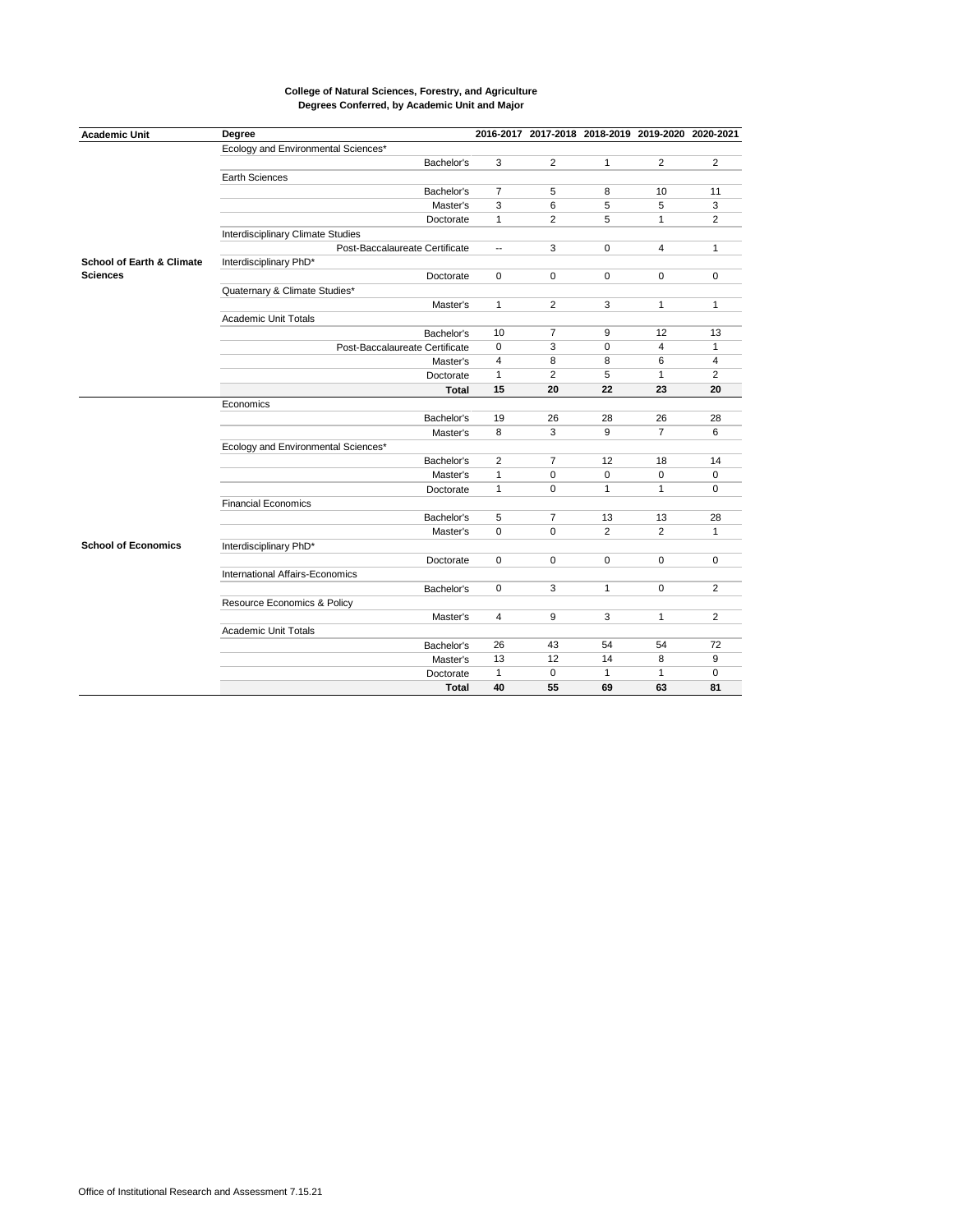| <b>Academic Unit</b>              | Degree                                            |                |                 |                | 2016-2017 2017-2018 2018-2019 2019-2020 2020-2021 |                |
|-----------------------------------|---------------------------------------------------|----------------|-----------------|----------------|---------------------------------------------------|----------------|
|                                   | Aquaculture and Aquatic Resources                 |                |                 |                |                                                   |                |
|                                   | Doctorate                                         | 0              | 0               | 1              | 0                                                 | 0              |
|                                   | Animal Sciences                                   |                |                 |                |                                                   |                |
|                                   | Master's                                          | 0              | $\mathbf{1}$    | 2              | $\mathbf{1}$                                      | $\mathbf{1}$   |
|                                   | Animal & Vet Sciences                             |                |                 |                |                                                   |                |
|                                   | Bachelor's                                        | 22             | 28              | 28             | 16                                                | 34             |
|                                   | <b>Biological Sciences*</b>                       |                |                 |                |                                                   |                |
|                                   | Doctorate                                         | 0              | 0               | 0              | 0                                                 | 0              |
|                                   | Ecology and Environmental Sciences*<br>Bachelor's | 0              | $\mathbf{1}$    | 6              | $\mathbf{1}$                                      | $\mathbf{1}$   |
|                                   | Master's                                          | $\pmb{0}$      | $\mathbf 0$     | 1              | $\mathbf 0$                                       | $\overline{2}$ |
|                                   | Doctorate                                         | $\mathbf{1}$   | $\mathbf{1}$    | 1              | $\mathbf{1}$                                      | 2              |
|                                   | <b>Environmental Horticulture</b>                 |                |                 |                |                                                   |                |
|                                   | Bachelor's                                        | 8              | 6               | 10             | 10                                                | 6              |
|                                   | Food & Nutrition Sciences*                        |                |                 |                |                                                   |                |
|                                   | Doctorate                                         | 0              | $\overline{2}$  | $\overline{2}$ | 3                                                 | $\overline{4}$ |
|                                   | Food Science & Human Nutrition                    |                |                 |                |                                                   |                |
|                                   | Bachelor's                                        | 45             | 29              | 25             | 31                                                | 28             |
|                                   | Post-Baccalaureate Certificate                    | 0              | $\mathsf 0$     | 0              | $\mathbf{1}$                                      | 0              |
|                                   | Master's                                          | 13             | 10              | 15             | 15                                                | 12             |
|                                   | Food Technology                                   |                |                 |                |                                                   |                |
| School of Food &                  | Post-Baccalaureate Certificate                    | 0              | 0               | 0              | 0                                                 | 3              |
| <b>Agriculture</b>                | Horticulture                                      |                |                 |                |                                                   |                |
|                                   | Master's                                          | $\mathbf{1}$   | 0               | 2              | 0                                                 | 0              |
|                                   | Human Nutrition                                   |                |                 |                |                                                   |                |
|                                   | Post-Baccalaureate Certificate                    | 0              | 0               | 0              | 0                                                 | $\overline{2}$ |
|                                   | Interdisciplinary PhD*                            |                |                 |                |                                                   |                |
|                                   | Doctorate                                         | 0              | $\mathbf 0$     | $\mathbf{1}$   | 0                                                 | 0              |
|                                   | Landscape Horticulture                            | 0              | $\mathbf 0$     | 0              | 0                                                 |                |
|                                   | Bachelor's                                        |                |                 |                |                                                   | 0              |
|                                   | Marine Bio-Resources*<br>Master's                 | $\mathbf{1}$   | 0               | 0              | 0                                                 | 0              |
|                                   | Doctorate                                         | 0              | 0               | 0              | $\mathbf{1}$                                      | 0              |
|                                   | Plant Science*                                    |                |                 |                |                                                   |                |
|                                   | Doctorate                                         | 0              | 0               | 0              | 0                                                 | $\mathbf{1}$   |
|                                   | Plant, Soil, & Environmental Science              |                |                 |                |                                                   |                |
|                                   | Master's                                          | $\mathbf{1}$   | $\overline{2}$  | 4              | $\mathbf{1}$                                      | $\overline{2}$ |
|                                   | Sustainable Agriculture                           |                |                 |                |                                                   |                |
|                                   | Bachelor's                                        | 12             | 5               | 3              | 9                                                 | 3              |
|                                   | Academic Unit Totals                              |                |                 |                |                                                   |                |
|                                   | Bachelor's                                        | 87             | 69              | 72             | 67                                                | 72             |
|                                   | Post-Baccalaureate Certificate                    | 0              | 0               | 0              | $\mathbf{1}$                                      | 5              |
|                                   | Master's                                          | 16             | 13              | 24             | 17                                                | 17             |
|                                   | Doctorate                                         | $\mathbf{1}$   | 3               | 5              | 5                                                 | $\overline{7}$ |
|                                   | <b>Total</b>                                      | 104            | 85              | 101            | 90                                                | 101            |
|                                   | Ecology and Environmental Sciences*               | 6              |                 | 7              |                                                   | 4              |
|                                   | Bachelor's<br>Master's                            | $\mathbf{1}$   | 3<br>1          | 3              | 5<br>$\mathbf{1}$                                 | $\mathbf{1}$   |
|                                   |                                                   | 0              | 0               | 1              | $\mathbf{1}$                                      | 1              |
|                                   | Doctorate<br>Forest Ecosystem Science             |                |                 |                |                                                   |                |
|                                   | Bachelor's                                        | 0              | 0               | 0              | 0                                                 | 0              |
|                                   | <b>Forest Resources</b>                           |                |                 |                |                                                   |                |
|                                   | Master's                                          | 8              | 9               | 5              | 5                                                 | 5              |
|                                   | Doctorate                                         | $\overline{c}$ | $\overline{4}$  | $\mathbf{1}$   | 6                                                 | $\overline{2}$ |
|                                   | Forest Operations, Bioproducts, & Bioenergy       |                |                 |                |                                                   |                |
|                                   | Bachelor's                                        | $\mathbf{1}$   | $\overline{2}$  | $\mathbf{1}$   | $\mathbf{1}$                                      | 3              |
|                                   | <b>Forest Operations Science</b>                  |                |                 |                |                                                   |                |
| <b>School of Forest Resources</b> | Bachelor's                                        | 0              | 0               | 0              | 0                                                 | 0              |
|                                   | Forestry                                          |                |                 |                |                                                   |                |
|                                   | Bachelor's                                        | 13             | 19              | 22             | 19                                                | 19             |
|                                   | Master's                                          | 4              | $\mathbf{1}$    | 5              | 6                                                 | 8              |
|                                   | Parks, Recreation & Tourism                       |                |                 |                |                                                   |                |
|                                   | Bachelor's                                        | 16             | 10 <sup>°</sup> | 12             | 14                                                | 14             |
|                                   | Wood Science & Technology                         |                |                 |                |                                                   |                |
|                                   | Bachelor's                                        | 0              | 0               | 0              | 0                                                 | 0              |
|                                   | Academic Unit Totals                              |                |                 |                |                                                   |                |
|                                   | Bachelor's                                        | 36             | 34              | 42             | 39                                                | 40             |
|                                   | Master's                                          | 13             | 11              | 13             | 12                                                | 14             |
|                                   | Doctorate                                         | $\overline{c}$ | $\overline{4}$  | $\overline{2}$ | $\overline{7}$                                    | 3              |
|                                   | <b>Total</b>                                      | 51             | 49              | 57             | 58                                                | 57             |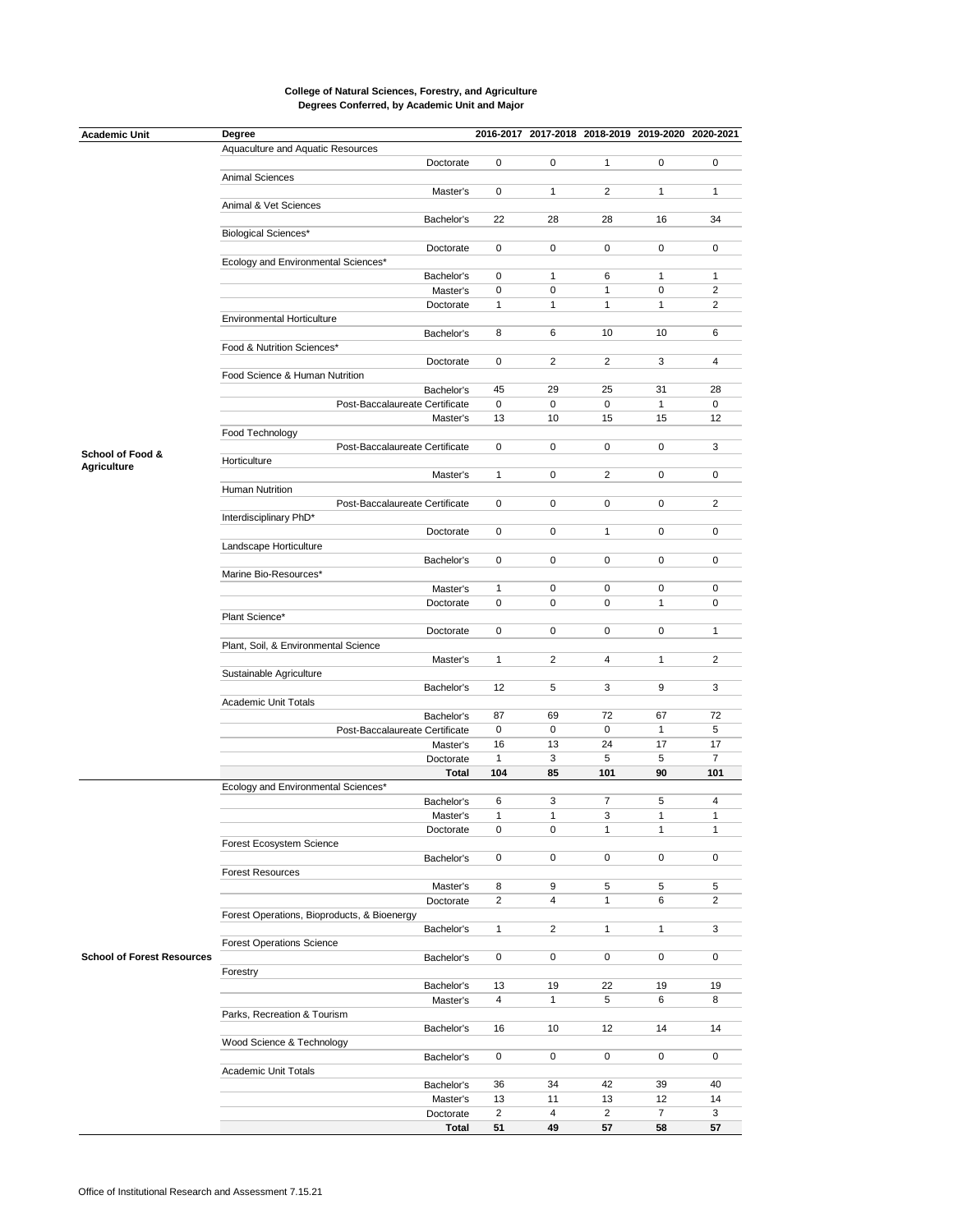| <b>Academic Unit</b>             | Degree                                         |                |                |                | 2016-2017 2017-2018 2018-2019 2019-2020 2020-2021 |                |
|----------------------------------|------------------------------------------------|----------------|----------------|----------------|---------------------------------------------------|----------------|
|                                  | Aquaculture & Aquatic Resources                |                |                |                |                                                   |                |
|                                  | Doctorate                                      | $\mathbf 0$    | $\mathbf 0$    | 0              | $\mathbf 0$                                       | $\mathbf{1}$   |
|                                  | <b>Biomedical Sciences*</b>                    |                |                |                |                                                   |                |
|                                  | Doctorate                                      | 0              | 0              | 0              | 0                                                 | 0              |
|                                  | Ecology and Environmental Sciences*            |                |                |                |                                                   |                |
|                                  | Bachelor's                                     | $\mathbf{1}$   | $\overline{2}$ | 3              | $\overline{2}$                                    | $\overline{2}$ |
|                                  | Master's                                       | 0              | 0              | 0              | 0                                                 | 2              |
|                                  | Doctorate                                      | $\mathbf{1}$   | $\mathbf{1}$   | $\mathbf{1}$   | $\mathbf{1}$                                      | 2              |
|                                  | Interdisciplinary PhD*                         |                |                |                |                                                   |                |
|                                  | Doctorate                                      | $\mathbf{1}$   | $\mathbf{1}$   | 0              | 0                                                 | 0              |
|                                  | Marine Biology                                 |                |                |                |                                                   |                |
|                                  | Master's                                       | $\overline{7}$ | 9              | $\overline{4}$ | 6                                                 | $\overline{7}$ |
|                                  | Doctorate                                      | $\overline{4}$ | $\overline{4}$ | $\overline{2}$ | $\overline{2}$                                    | $\mathbf{1}$   |
|                                  | <b>Marine Policy</b>                           |                |                |                |                                                   |                |
|                                  | Master's                                       | $\mathbf{1}$   | 6              | $\mathbf{1}$   | 5                                                 | $\overline{2}$ |
|                                  | Marine Science                                 |                |                |                |                                                   |                |
|                                  | Bachelor's                                     | 38             | 48             | 38             | 44                                                | 52             |
| <b>School of Marine Sciences</b> | Marine Bio-Resources*                          |                |                |                |                                                   |                |
|                                  | Master's                                       | 0              | 0              | 0              | 0                                                 | 0              |
|                                  | Doctorate                                      | 0              | $\mathbf 0$    | $\mathbf{1}$   | $\Omega$                                          | $\Omega$       |
|                                  | Master of Science in Teaching*                 |                |                |                |                                                   |                |
|                                  | Master's                                       | 0              | 0              | 0              | 0                                                 | 0              |
|                                  | Oceanography                                   |                |                |                |                                                   |                |
|                                  | Master's                                       | 4              | 3              | $\mathbf{1}$   | $\overline{2}$                                    | $\mathbf{1}$   |
|                                  | Doctorate                                      | $\overline{2}$ | $\mathbf 0$    | $\mathbf{1}$   | $\mathbf{1}$                                      | 1              |
|                                  | Professional Science Master's - Marine Science |                |                |                |                                                   |                |
|                                  | Master's                                       |                | $\mathbf{1}$   | $\overline{2}$ | 2                                                 | 1              |
|                                  | Academic Unit Totals                           |                |                |                |                                                   |                |
|                                  | Bachelor's                                     | 39             | 50             | 41             | 46                                                | 54             |
|                                  | Master's                                       | 12             | 19             | 8              | 15                                                | 13             |
|                                  | Doctorate                                      | 8              | 6              | 5              | $\overline{4}$                                    | 5              |
|                                  | <b>Total</b>                                   | 59             | 75             | 54             | 65                                                | 72             |
|                                  | Interdisciplinary PhD*                         |                |                |                |                                                   |                |
|                                  | Doctorate                                      | 0              | $\mathbf{1}$   | $\mathbf{1}$   | 0                                                 | 0              |
|                                  | <b>Nursing Education Certificate</b>           |                |                |                |                                                   |                |
|                                  | Post-Baccalaureate Certificate                 | 2              | 0              | $\overline{4}$ | 0                                                 | $\overline{4}$ |
|                                  | Nursing                                        |                |                |                |                                                   |                |
|                                  | Bachelor's                                     | 72             | 90             | 63             | 75                                                | 78             |
|                                  | Master's                                       | 10             | 6              | 11             | 23                                                | 11             |
| <b>School of Nursing</b>         | Certificate of Advanced Study                  | 0              | $\mathbf{1}$   | 0              | 0                                                 | $\mathbf{1}$   |
|                                  | Academic Unit Totals                           |                |                |                |                                                   |                |
|                                  | Bachelor's                                     | 72             | 90             | 63             | 75                                                | 78             |
|                                  | Post-Baccalaureate Certificate                 | $\overline{2}$ | 0              | $\overline{4}$ | 0                                                 | $\overline{4}$ |
|                                  | Master's                                       | 10             | 6              | 11             | 23                                                | 11             |
|                                  | Certificate of Advanced Study                  | 0              | $\mathbf{1}$   | 0              | 0                                                 | $\mathbf{1}$   |
|                                  | Doctorate                                      | 0              | $\mathbf{1}$   | $\mathbf{1}$   | 0                                                 | 0              |
|                                  | <b>Total</b>                                   | 84             | 98             | 79             | 98                                                | 94             |
|                                  | Gerontology (Interprofessional)                |                |                |                |                                                   |                |
|                                  | Post-Baccalaureate Certificate                 | 7              | 5              | 2              | 3                                                 | 3              |
|                                  | Interdisciplinary PhD*                         |                |                |                |                                                   |                |
|                                  | Doctorate                                      | 0              | 0              | $\mathbf{1}$   | 0                                                 | $\mathbf{1}$   |
|                                  | Social Work                                    |                |                |                |                                                   |                |
|                                  | Bachelor's                                     | 39             | 32             | 38             | 45                                                | 29             |
| <b>School of Social Work</b>     | Master's                                       | 37             | 36             | 43             | 43                                                | 47             |
|                                  | Academic Unit Totals                           |                |                |                |                                                   |                |
|                                  | Bachelor's                                     | 39             | 32             | 38             | 45                                                | 29             |
|                                  | Post-Baccalaureate Certificate                 | $\overline{7}$ | 5              | $\overline{2}$ | 3                                                 | 3              |
|                                  | Master's                                       | 37             | 36             | 43             | 43                                                | 47             |
|                                  | Doctorate                                      | 0              | 0              | $\mathbf{1}$   | 0                                                 | $\mathbf{1}$   |
|                                  |                                                | 83             | 73             | 84             | 91                                                | 80             |
|                                  | <b>Total</b>                                   |                |                |                |                                                   |                |